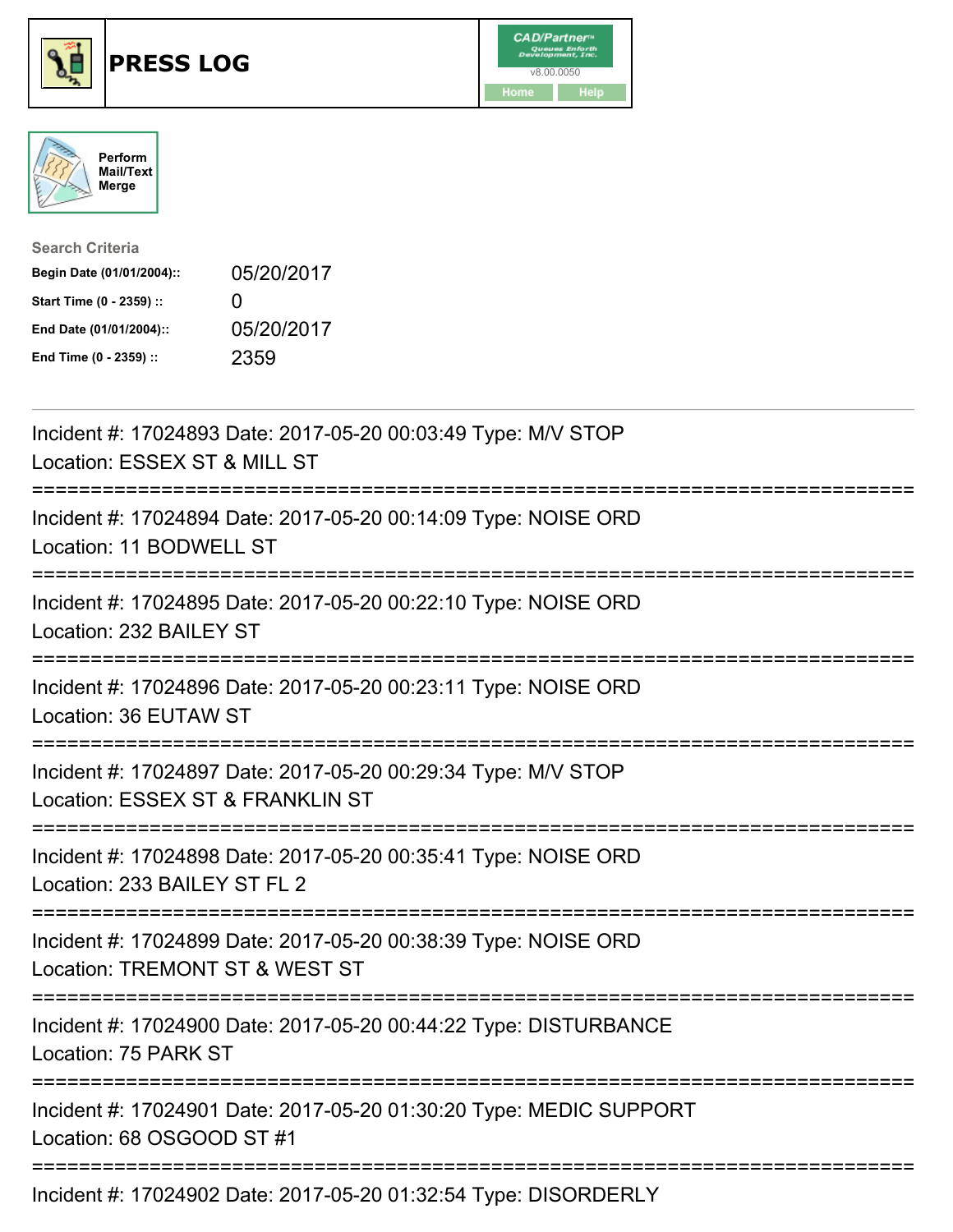Location: 48 JUNIPER ST

| Incident #: 17024903 Date: 2017-05-20 01:37:01 Type: INVESTIGATION<br>Location: ARREST/TOW / GENERAL ST & UNION ST |
|--------------------------------------------------------------------------------------------------------------------|
| Incident #: 17024904 Date: 2017-05-20 01:43:15 Type: DOMESTIC/PROG<br>Location: ARREST/TOW / 32 MAPLE ST           |
| Incident #: 17024905 Date: 2017-05-20 01:47:45 Type: SUS PERS/MV<br>Location: 231 JACKSON ST                       |
| Incident #: 17024906 Date: 2017-05-20 01:49:45 Type: KEEP PEACE<br>Location: 64 HOLLY ST                           |
| Incident #: 17024907 Date: 2017-05-20 01:58:11 Type: AUTO ACC/UNK PI<br>Location: MERICMACK ST & ROUTE 495         |
| Incident #: 17024908 Date: 2017-05-20 02:03:23 Type: NOISE ORD<br>Location: 232 BAILEY ST #2                       |
| Incident #: 17024910 Date: 2017-05-20 02:08:36 Type: ROBBERY ARMED<br>Location: 807 ESSEX ST                       |
| Incident #: 17024909 Date: 2017-05-20 02:09:29 Type: FIGHT<br>Location: 90 LOWELL ST                               |
| Incident #: 17024911 Date: 2017-05-20 02:19:59 Type: MV/BLOCKING<br>Location: 256 ESSEX ST                         |
| Incident #: 17024913 Date: 2017-05-20 02:22:45 Type: M/V STOP<br>Location: COMMON ST & LAWRENCE ST                 |
| Incident #: 17024912 Date: 2017-05-20 02:22:49 Type: M/V STOP<br>Location: MARKET ST & SALEM ST                    |
| Incident #: 17024915 Date: 2017-05-20 02:25:06 Type: NOISE ORD<br>Location: 129 SPRINGFIELD ST #3                  |
| Incident #: 17024914 Date: 2017-05-20 02:25:26 Type: DISTURBANCE<br>Location: SAM'S FOOD STORE / 389 BROADWAY      |
| Incident #: 17024916 Date: 2017-05-20 02:26:46 Type: M/V STOP                                                      |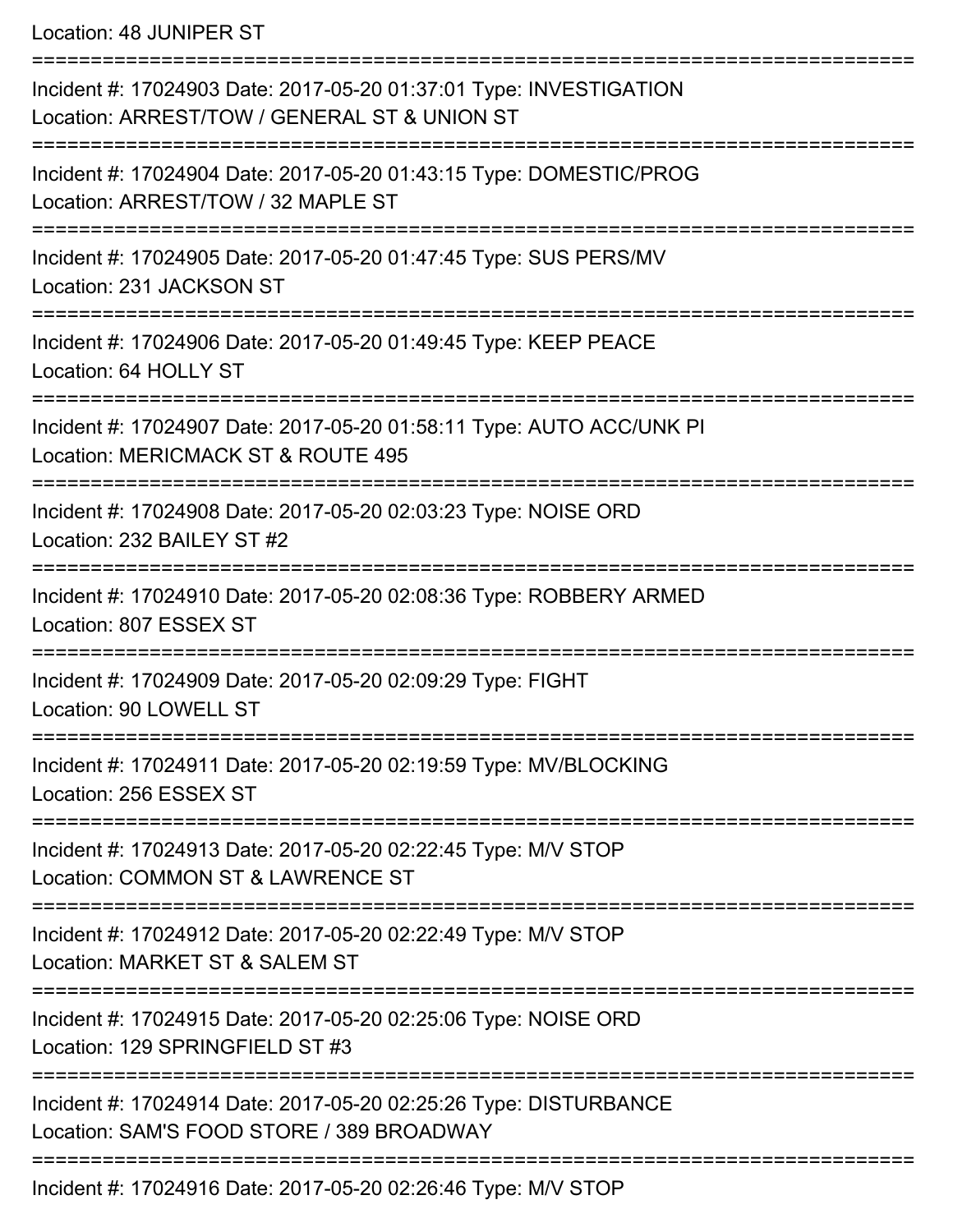| Incident #: 17024917 Date: 2017-05-20 02:29:21 Type: MEDIC SUPPORT<br>Location: 53 BOXFORD ST #1                                |
|---------------------------------------------------------------------------------------------------------------------------------|
| Incident #: 17024918 Date: 2017-05-20 02:41:50 Type: ROBBERY ARMED<br>Location: LEXINGTON ST & PARK ST                          |
| Incident #: 17024919 Date: 2017-05-20 02:42:28 Type: M/V STOP<br>Location: 231 JACKSON ST                                       |
| Incident #: 17024920 Date: 2017-05-20 02:43:41 Type: M/V STOP<br>Location: 231 JACKSON ST                                       |
| Incident #: 17024921 Date: 2017-05-20 02:45:19 Type: CK WELL BEING<br>Location: 5 CUSTER ST<br>-------------------------------- |
| Incident #: 17024922 Date: 2017-05-20 02:54:09 Type: NOISE ORD<br>Location: 134 ESSEX ST #2                                     |
| Incident #: 17024923 Date: 2017-05-20 02:59:01 Type: NOISE ORD<br>Location: 157 MAY ST                                          |
| Incident #: 17024925 Date: 2017-05-20 03:08:11 Type: SUS PERS/MV<br>Location: CUMBERLAND FARMS / 320 S BROADWAY                 |
| Incident #: 17024924 Date: 2017-05-20 03:08:17 Type: M/V STOP<br>Location: 20 MILTON ST                                         |
| Incident #: 17024926 Date: 2017-05-20 03:16:13 Type: M/V STOP<br>Location: 310 BROADWAY                                         |
| Incident #: 17024927 Date: 2017-05-20 03:17:10 Type: M/V STOP<br>Location: HAMPSHIRE ST & LOWELL ST                             |
| Incident #: 17024928 Date: 2017-05-20 03:21:11 Type: M/V STOP<br>Location: BROADWAY & LAKE ST                                   |
| Incident #: 17024929 Date: 2017-05-20 03:23:24 Type: BUILDING CHK<br>Location: HAFFNERS GAS STATION / 469 HAVERHILL ST          |
| Incident #: 17024930 Date: 2017-05-20 03:25:40 Type: BUILDING CHK                                                               |

Location: 473 HAVERHILL ST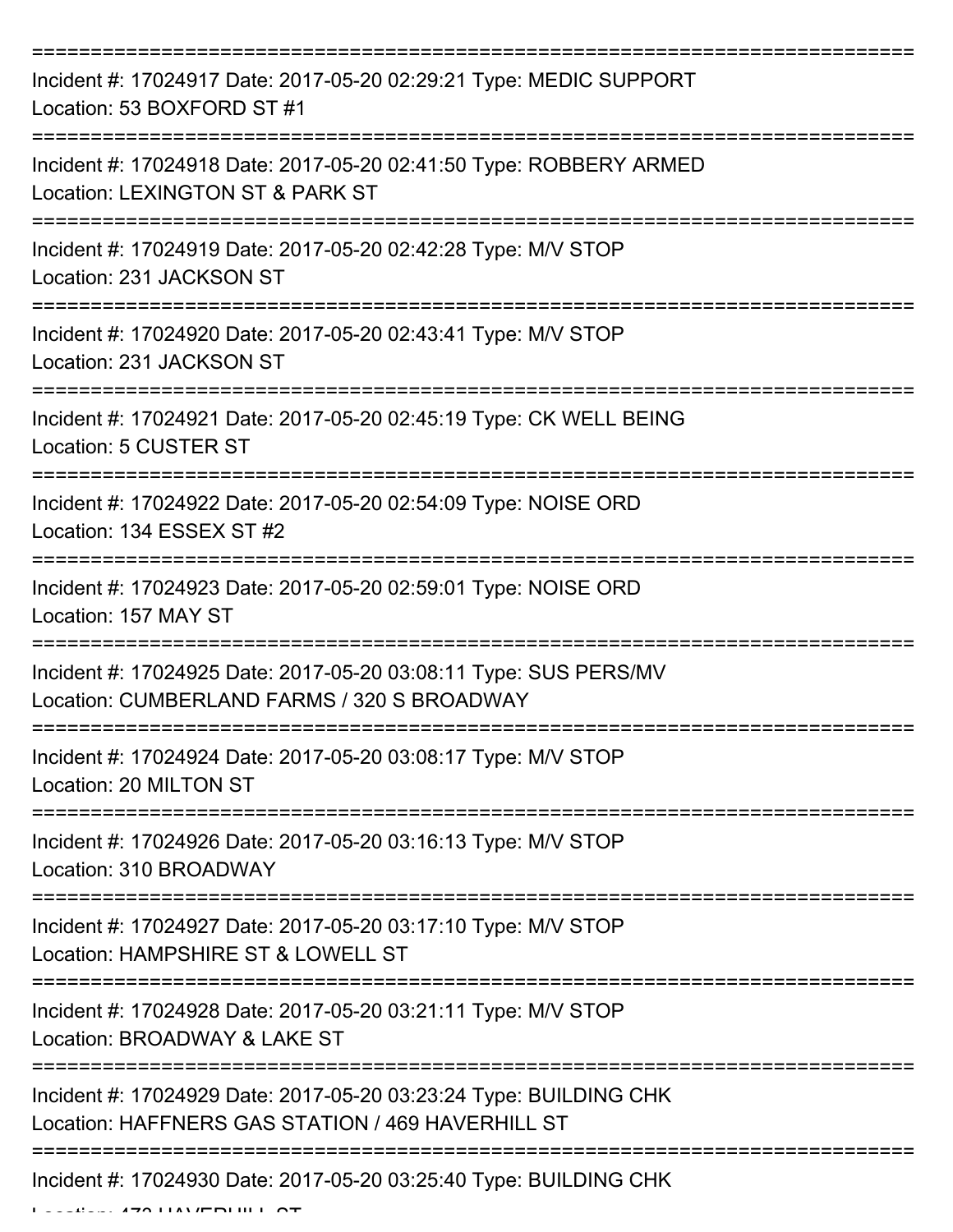| Incident #: 17024931 Date: 2017-05-20 03:40:29 Type: NOISE ORD<br>Location: 29 OLIVE AV                           |
|-------------------------------------------------------------------------------------------------------------------|
| Incident #: 17024932 Date: 2017-05-20 03:52:50 Type: CK WELL BEING<br>Location: 171 GARDEN ST                     |
| Incident #: 17024933 Date: 2017-05-20 04:08:30 Type: DOMESTIC/PROG<br>Location: ARREST / 6 WEDGEWOOD RD #6        |
| Incident #: 17024934 Date: 2017-05-20 04:16:03 Type: UNKNOWN PROB<br>Location: 231-233 JACKSON ST                 |
| Incident #: 17024935 Date: 2017-05-20 04:26:21 Type: NOISE ORD<br>Location: 29 OLIVE AV                           |
| Incident #: 17024936 Date: 2017-05-20 04:28:00 Type: SUS PERS/MV<br>Location: D'WENDY'S RESTARAUNT / 459 BROADWAY |
| Incident #: 17024937 Date: 2017-05-20 04:40:18 Type: MV/BLOCKING<br>Location: TOW / 9 MECHANIC ST                 |
| Incident #: 17024938 Date: 2017-05-20 04:46:35 Type: NOISE ORD<br>Location: 4 TYLER ST                            |
| Incident #: 17024939 Date: 2017-05-20 05:28:15 Type: M/V STOP<br><b>Location: FALLS BRIDGE</b>                    |
| Incident #: 17024940 Date: 2017-05-20 05:32:16 Type: M/V STOP<br><b>Location: FALLS BRIDGE</b>                    |
| Incident #: 17024941 Date: 2017-05-20 05:46:47 Type: ALARM/BURG<br>Location: 31 MERRIMACK ST                      |
| Incident #: 17024942 Date: 2017-05-20 05:52:51 Type: M/V STOP<br>Location: MYRTLE ST & SPRUCE ST                  |
| Incident #: 17024943 Date: 2017-05-20 05:59:29 Type: M/V STOP<br>Location: MYRTLE ST & SPRUCE ST                  |
| ---------------------------<br>Incident #: 17024944 Date: 2017-05-20 06:04:38 Type: M/V STOP                      |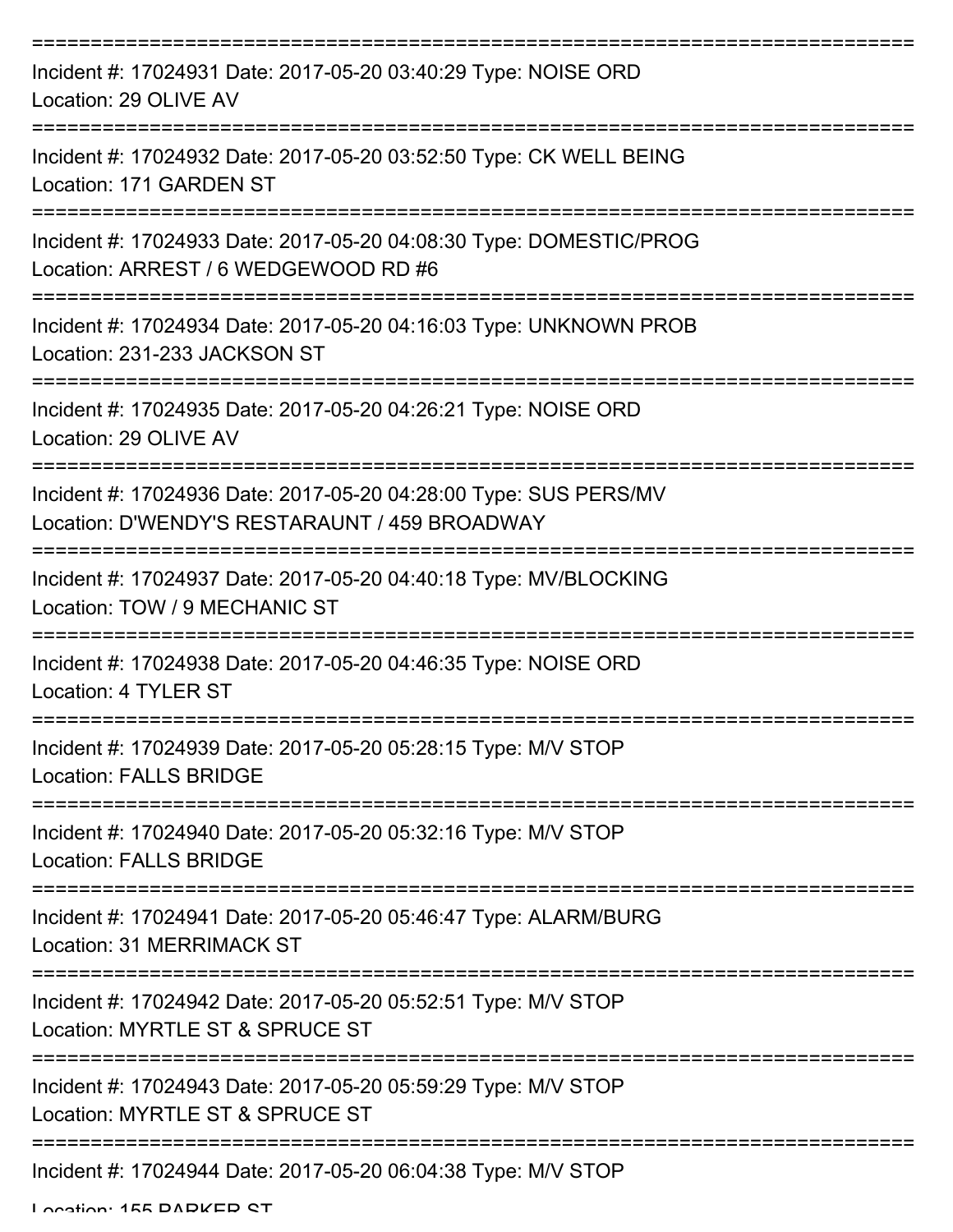| Incident #: 17024945 Date: 2017-05-20 06:04:38 Type: ALARM/BURG<br>Location: COLONIAL LAND / 283 BROADWAY                        |
|----------------------------------------------------------------------------------------------------------------------------------|
| Incident #: 17024946 Date: 2017-05-20 06:17:55 Type: M/V STOP<br>Location: 165 ESSEX ST                                          |
| Incident #: 17024947 Date: 2017-05-20 06:22:46 Type: M/V STOP<br>Location: BROADWAY & CANAL ST                                   |
| Incident #: 17024948 Date: 2017-05-20 06:32:39 Type: ALARM/BURG<br>Location: ARLINGTON SCHOOL / 150 ARLINGTON ST                 |
| Incident #: 17024949 Date: 2017-05-20 06:39:39 Type: ALARM/BURG<br>Location: COLONIAL LOUNGE / 283 BROADWAY<br>:================ |
| Incident #: 17024950 Date: 2017-05-20 06:42:22 Type: M/V STOP<br>Location: 73 TREMONT ST                                         |
| Incident #: 17024951 Date: 2017-05-20 07:00:16 Type: PARK & WALK<br>Location: 0 BROADWAY                                         |
| Incident #: 17024952 Date: 2017-05-20 07:11:17 Type: DISORDERLY<br>Location: 75 AVON ST                                          |
| Incident #: 17024953 Date: 2017-05-20 07:18:30 Type: DOMESTIC/PROG<br>Location: 4 FAIRMONT ST #1                                 |
| Incident #: 17024954 Date: 2017-05-20 07:23:04 Type: ALARM/BURG<br>Location: 160 MT VERNON ST #1                                 |
| Incident #: 17024955 Date: 2017-05-20 07:43:45 Type: DISABLED MV<br>Location: S BROADWAY & SALEM ST                              |
| Incident #: 17024956 Date: 2017-05-20 07:44:09 Type: CK WELL BEING<br><b>Location: 80 ARLINGTON ST</b>                           |
| Incident #: 17024957 Date: 2017-05-20 07:54:09 Type: UNWANTEDGUEST<br>Location: 11 LAWRENCE ST #505                              |
| Incident #: 17024958 Date: 2017-05-20 08:12:39 Type: ALARM/BURG<br>Location: HEALTH AND HUMAN SERVICES / 280 MERRIMACK           |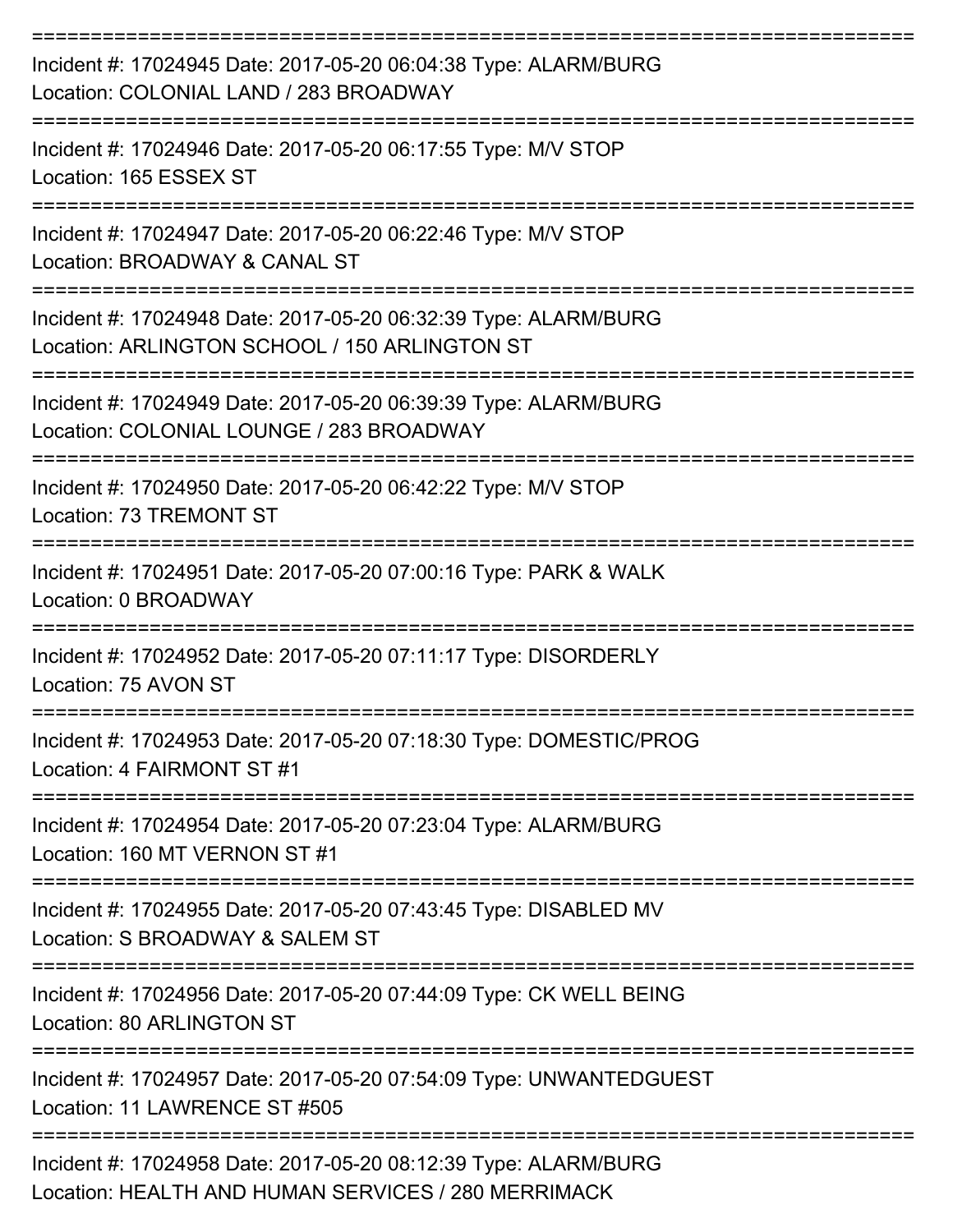| Incident #: 17024959 Date: 2017-05-20 08:20:33 Type: GENERAL SERV<br>Location: TRAFFIC LIGHTS / ANDOVER ST & BEACON ST |
|------------------------------------------------------------------------------------------------------------------------|
| Incident #: 17024960 Date: 2017-05-20 08:22:32 Type: ANIMAL COMPL<br>Location: AMESBURY ST & LAWRENCE ST               |
| Incident #: 17024961 Date: 2017-05-20 08:24:03 Type: STOL/MV/PAS<br>Location: 650 S UNION ST                           |
| Incident #: 17024962 Date: 2017-05-20 08:42:23 Type: TOW/REPOSSED<br>Location: 102 TRENTON ST                          |
| Incident #: 17024963 Date: 2017-05-20 08:57:16 Type: CK WELL BEING<br>Location: MERRIMACK ST & S UNION ST              |
| Incident #: 17024964 Date: 2017-05-20 09:16:25 Type: PARK & WALK<br>Location: BRADFORD ST & BROADWAY                   |
| =====================<br>Incident #: 17024965 Date: 2017-05-20 09:29:36 Type: M/V STOP<br>Location: MARSTON & 495N     |
| Incident #: 17024966 Date: 2017-05-20 09:46:14 Type: SPECIAL CHECK<br>Location: 146-148 EXCHANGE ST                    |
| Incident #: 17024967 Date: 2017-05-20 09:54:55 Type: ALARM/BURG<br>Location: 111 JACKSON ST                            |
| Incident #: 17024968 Date: 2017-05-20 09:56:19 Type: M/V STOP<br>Location: 187 BROADWAY                                |
| Incident #: 17024969 Date: 2017-05-20 09:57:20 Type: PARK & WALK<br>Location: MARKET ST & S UNION ST                   |
| Incident #: 17024970 Date: 2017-05-20 10:00:02 Type: PARK & WALK<br>Location: BRADFORD ST & BROADWAY                   |
| Incident #: 17024971 Date: 2017-05-20 10:07:46 Type: M/V STOP<br>Location: 115 NEWBURY ST                              |
| Incident #: 17024972 Date: 2017-05-20 10:13:51 Type: HIT & RUN M/V<br>Location: 18 OLIVE AV                            |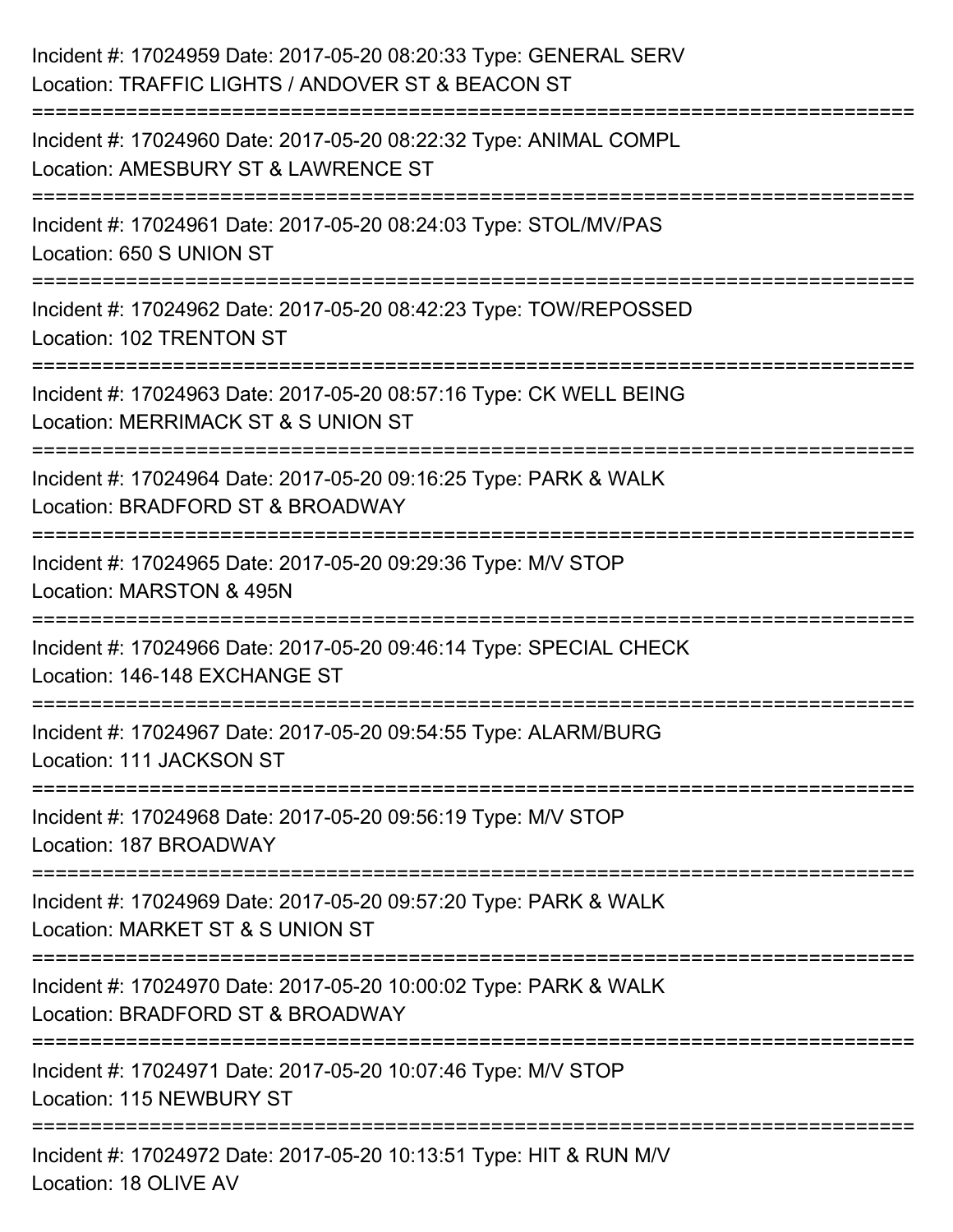| Incident #: 17024973 Date: 2017-05-20 10:45:33 Type: GUN CALL<br><b>Location: CENTRAL BRIDGE</b>                                               |
|------------------------------------------------------------------------------------------------------------------------------------------------|
| Incident #: 17024974 Date: 2017-05-20 11:01:48 Type: PARK & WALK<br>Location: BRADFORD ST & BROADWAY                                           |
| Incident #: 17024975 Date: 2017-05-20 11:03:12 Type: M/V STOP<br>Location: ESSEX ST & HAMPSHIRE ST                                             |
| Incident #: 17024976 Date: 2017-05-20 11:04:42 Type: ALARM/BURG<br>Location: 19 MONTGOMERY ST                                                  |
| Incident #: 17024977 Date: 2017-05-20 11:07:06 Type: M/V STOP<br>Location: BROADWAY & CROSS ST                                                 |
| Incident #: 17024978 Date: 2017-05-20 11:12:05 Type: HIT & RUN M/V<br>Location: JACKSON ST & PARK ST                                           |
| Incident #: 17024979 Date: 2017-05-20 11:19:25 Type: SPECIAL CHECK<br>Location: 146 EXCHANGE ST<br>===============================             |
| Incident #: 17024980 Date: 2017-05-20 11:25:20 Type: M/V STOP<br>Location: HAVERHILL ST & JACKSON ST                                           |
| Incident #: 17024981 Date: 2017-05-20 11:30:16 Type: M/V STOP<br>Location: ESSEX ST & LAWRENCE ST                                              |
| Incident #: 17024983 Date: 2017-05-20 11:34:00 Type: LIC PLATE STO<br>Location: 63 DUCKETT AV                                                  |
| Incident #: 17024982 Date: 2017-05-20 11:34:05 Type: M/V STOP<br>Location: BOXFORD ST & WINTHROP AV                                            |
| Incident #: 17024984 Date: 2017-05-20 11:41:44 Type: M/V STOP<br>Location: OSGOOD ST & W DALTON ST                                             |
| ==================================<br>Incident #: 17024985 Date: 2017-05-20 11:47:13 Type: MV/BLOCKING<br>Location: ARLINGTON ST & LAWRENCE ST |
| Incident #: 17024986 Date: 2017-05-20 11:48:29 Type: M/V STOP<br>Location: 16 EXETER ST                                                        |

===========================================================================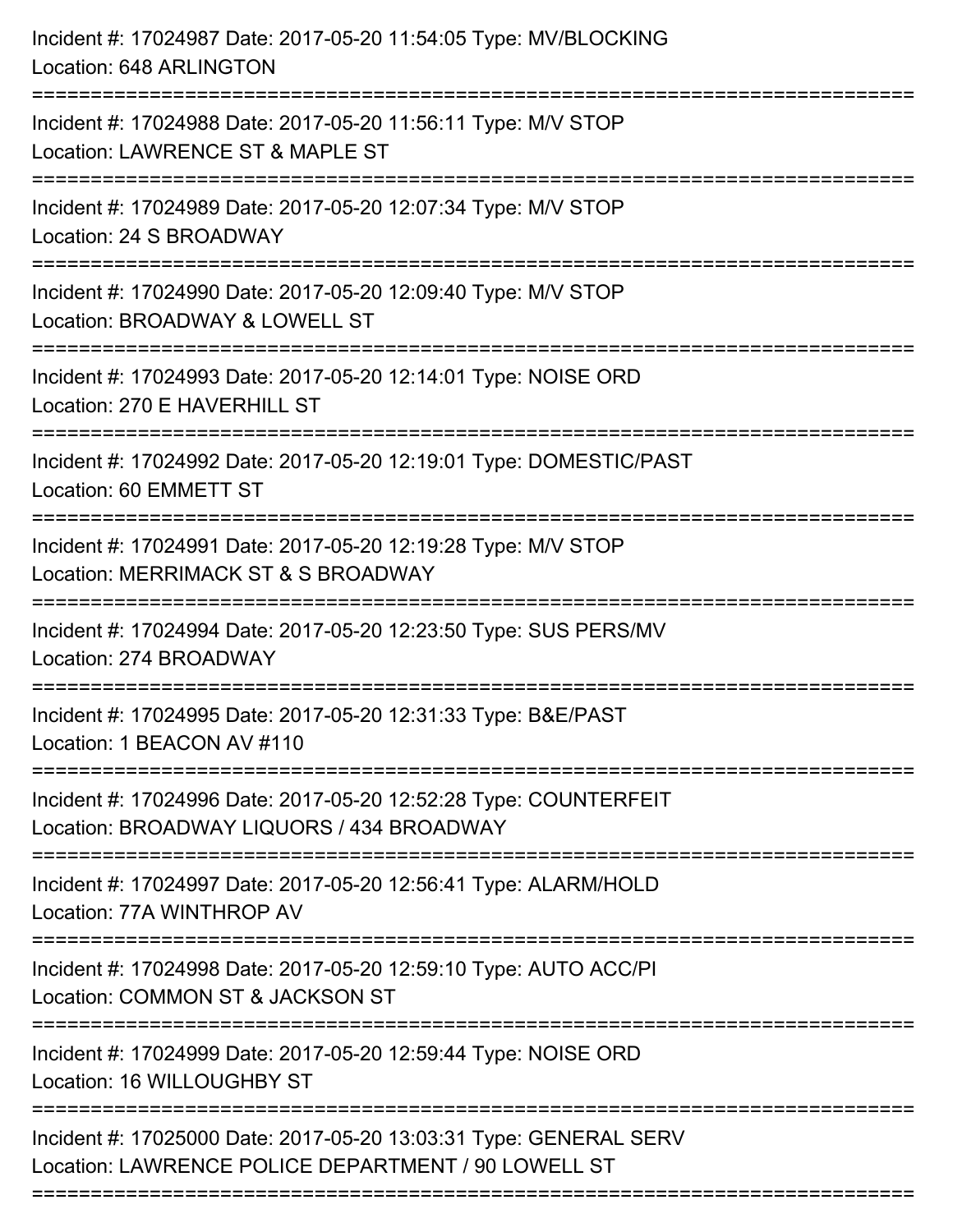Location: 138 BERNARD AV

| Incident #: 17025002 Date: 2017-05-20 13:26:11 Type: M/V STOP<br>Location: BROADWAY & MANCHESTER ST            |
|----------------------------------------------------------------------------------------------------------------|
| Incident #: 17025003 Date: 2017-05-20 13:37:36 Type: UNWANTEDGUEST<br>Location: MARKET ST & SALEM ST           |
| Incident #: 17025004 Date: 2017-05-20 13:40:13 Type: LOST PROPERTY<br>Location: SOVERIGN BANK / 460 S UNION ST |
| Incident #: 17025005 Date: 2017-05-20 13:46:52 Type: CK WELL BEING<br>Location: 263 JACKSON ST FL 3            |
| Incident #: 17025006 Date: 2017-05-20 14:03:37 Type: MV/BLOCKING<br>Location: 582 ESSEX ST                     |
| Incident #: 17025007 Date: 2017-05-20 14:11:03 Type: UNWANTEDGUEST<br>Location: 66 SALEM ST                    |
| Incident #: 17025008 Date: 2017-05-20 14:14:39 Type: ALARM/BURG<br>Location: 280 MERRIMACK ST                  |
| Incident #: 17025009 Date: 2017-05-20 14:33:05 Type: ALARM/BURG<br>Location: 168 NEWBURY ST                    |
| Incident #: 17025010 Date: 2017-05-20 14:33:25 Type: ALARM/BURG<br>Location: 91 CAMBRIDGE ST                   |
| Incident #: 17025011 Date: 2017-05-20 14:45:15 Type: LARCENY/PAST<br>Location: 250 CANAL ST #REAR              |
| Incident #: 17025012 Date: 2017-05-20 14:55:21 Type: AUTO ACC/NO PI<br>Location: S BROADWAY & SALEM ST         |
| Incident #: 17025013 Date: 2017-05-20 15:01:47 Type: MEDIC SUPPORT<br>Location: 70 CRESCENT ST                 |
| Incident #: 17025014 Date: 2017-05-20 15:06:43 Type: ASSIST FIRE<br>Location: 212 BOXFORD ST                   |
|                                                                                                                |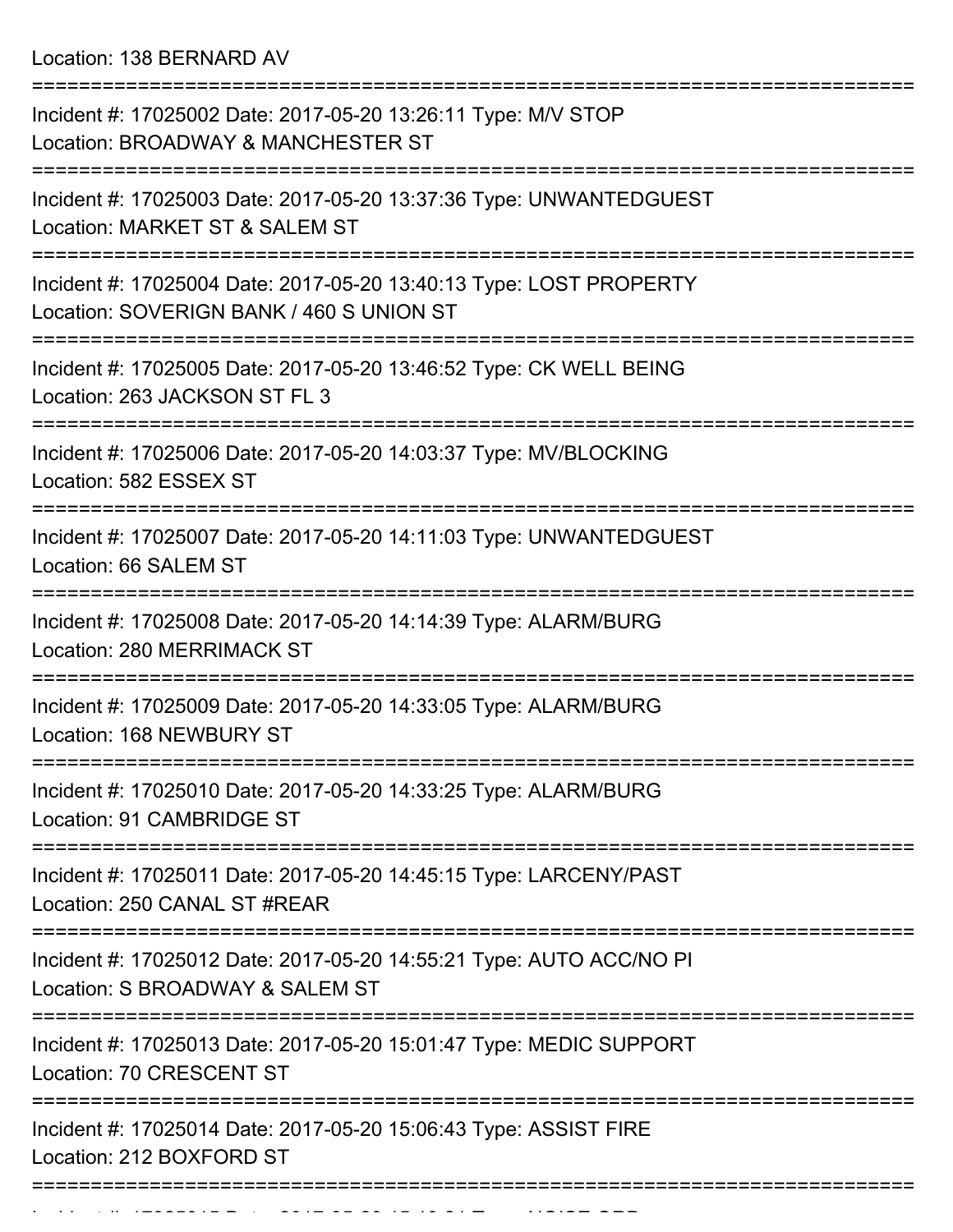Location: 163 WEST ST =========================================================================== Incident #: 17025016 Date: 2017-05-20 15:15:31 Type: DOMESTIC/PAST Location: 17 KENDALL ST FL 3 =========================================================================== Incident #: 17025017 Date: 2017-05-20 15:25:26 Type: GUN CALL Location: 35 ABBOTT ST =========================================================================== Incident #: 17025018 Date: 2017-05-20 15:28:50 Type: ALARM/BURG Location: 90 GLENN ST #300 =========================================================================== Incident #: 17025019 Date: 2017-05-20 15:49:13 Type: MEDIC SUPPORT Location: UNION ST =========================================================================== Incident #: 17025020 Date: 2017-05-20 16:19:54 Type: DOMESTIC/PROG Location: 372 MARKET ST #2 =========================================================================== Incident #: 17025021 Date: 2017-05-20 16:28:50 Type: NOISE ORD Location: 238 LAWRENCE ST =========================================================================== Incident #: 17025022 Date: 2017-05-20 17:14:42 Type: DOMESTIC/PROG Location: HAMPSHIRE ST & PARK ST =========================================================================== Incident #: 17025023 Date: 2017-05-20 17:17:58 Type: SUICIDE ATTEMPT Location: GROUP HOME / 427 LOWELL ST =========================================================================== Incident #: 17025024 Date: 2017-05-20 17:18:27 Type: M/V STOP Location: BRADFORD ST & HAMPSHIRE ST =========================================================================== Incident #: 17025025 Date: 2017-05-20 17:20:30 Type: DISTURBANCE Location: 158 CROSS ST =========================================================================== Incident #: 17025026 Date: 2017-05-20 17:26:34 Type: MISSING PERS Location: 59 BUSWELL ST =========================================================================== Incident #: 17025027 Date: 2017-05-20 17:49:00 Type: NOISE ORD Location: 448 LOWELL ST =========================================================================== Incident #: 17025028 Date: 2017-05-20 17:49:31 Type: NOISE ORD Location: 199 HOWARD ST

===========================================================================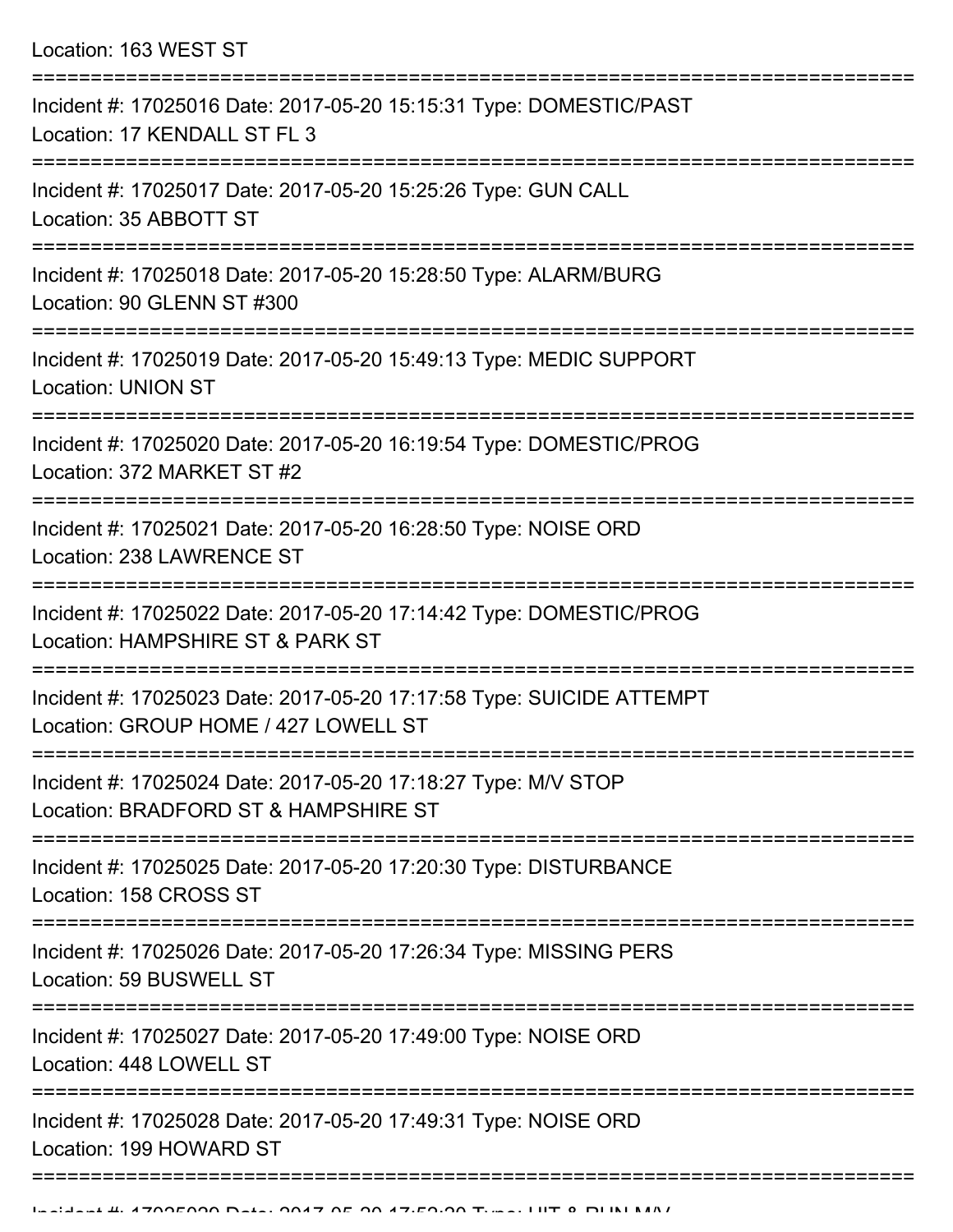| Location: HAVERHILL ST & MORTON ST                                                                                                                |
|---------------------------------------------------------------------------------------------------------------------------------------------------|
| Incident #: 17025036 Date: 2017-05-20 17:53:45 Type: LOST PROPERTY<br>Location: LAWRENCE POLICE DEPARTMENT / 90 LOWELL ST<br>-------------------- |
| Incident #: 17025030 Date: 2017-05-20 17:59:49 Type: M/V STOP<br><b>Location: 7 TRENTON ST</b>                                                    |
| Incident #: 17025031 Date: 2017-05-20 18:02:33 Type: NOISE ORD<br>Location: 25 MILTON ST                                                          |
| Incident #: 17025032 Date: 2017-05-20 18:06:33 Type: DOMESTIC/PROG<br>Location: 31 PLATT ST #B                                                    |
| Incident #: 17025033 Date: 2017-05-20 18:07:44 Type: M/V STOP<br>Location: LOWELL ST & OXFORD ST                                                  |
| Incident #: 17025034 Date: 2017-05-20 18:13:40 Type: M/V STOP<br>Location: LAWRENCE ST & LEXINGTON ST                                             |
| Incident #: 17025035 Date: 2017-05-20 18:15:09 Type: AUTO ACC/NO PI<br>Location: 190 S UNION ST                                                   |
| Incident #: 17025037 Date: 2017-05-20 18:24:03 Type: SUS PERS/MV<br>Location: COOLIDGE ST                                                         |
| Incident #: 17025038 Date: 2017-05-20 18:27:26 Type: GENERAL SERV<br>Location: 102 BAILEY ST                                                      |
| Incident #: 17025039 Date: 2017-05-20 18:28:25 Type: DISTURBANCE<br>Location: 2 MUSEUM SQ #403                                                    |
| Incident #: 17025040 Date: 2017-05-20 18:31:26 Type: WARRANT SERVE<br>Location: MISSING PERSON / 77 BROOK ST                                      |
| Incident #: 17025041 Date: 2017-05-20 18:35:29 Type: NOISE ORD<br>Location: 64 SYLVESTER ST                                                       |
| Incident #: 17025042 Date: 2017-05-20 18:39:30 Type: MEDIC SUPPORT<br>Location: 73 WINTHROP AV                                                    |
|                                                                                                                                                   |

Incident #: 17025043 Date: 2017-05-20 18:42:48 Type: DISTURBANCE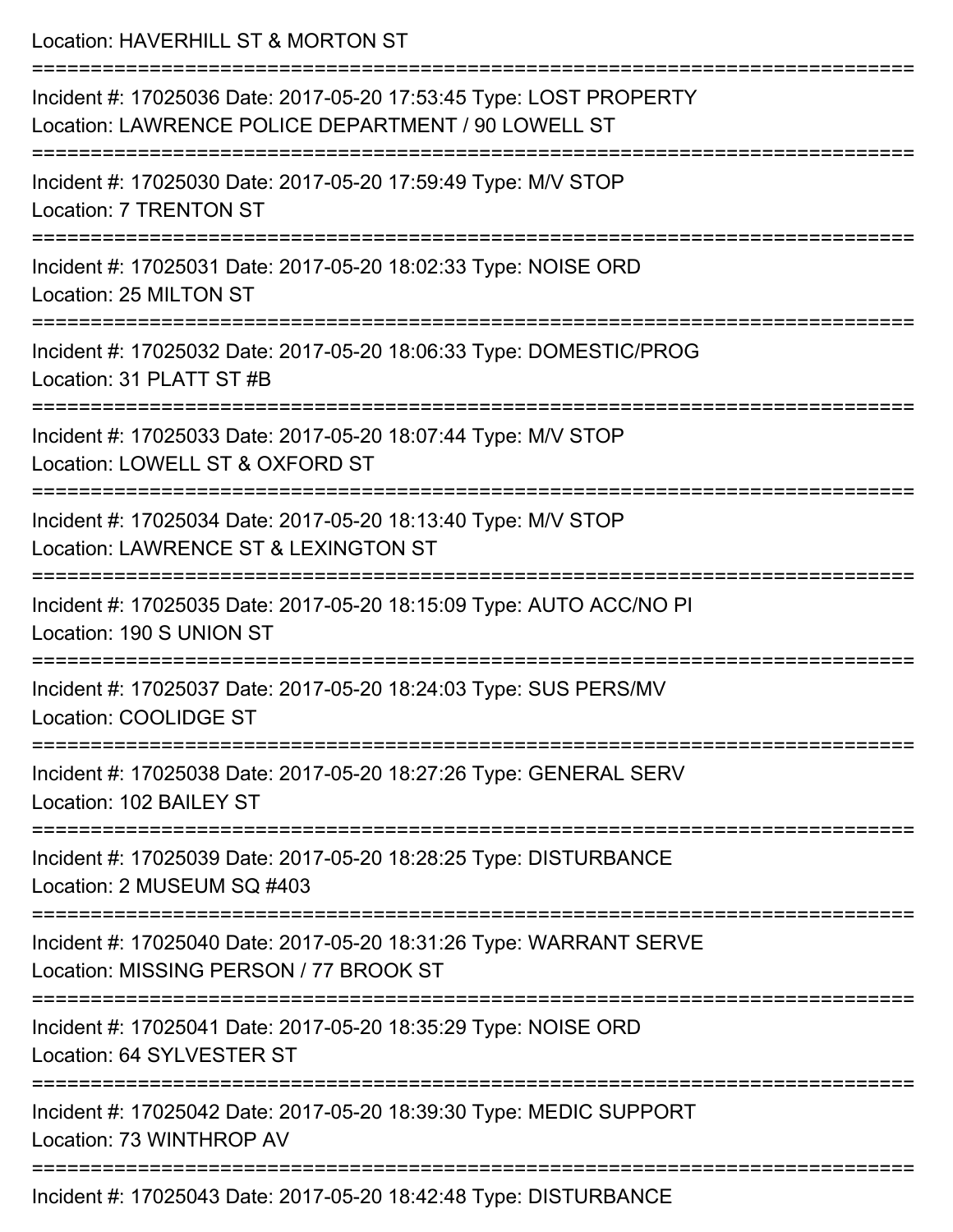| Incident #: 17025044 Date: 2017-05-20 18:52:21 Type: SUS PERS/MV<br>Location: 73 WINTHROP AVE        |
|------------------------------------------------------------------------------------------------------|
| Incident #: 17025047 Date: 2017-05-20 18:57:48 Type: KEEP PEACE<br>Location: 83 W DALTON             |
| Incident #: 17025045 Date: 2017-05-20 18:58:30 Type: M/V STOP<br><b>Location: PARKER ST</b>          |
| Incident #: 17025046 Date: 2017-05-20 18:58:53 Type: M/V STOP<br>Location: MARKET ST & S UNION ST    |
| Incident #: 17025049 Date: 2017-05-20 19:08:16 Type: DRUG VIO<br>Location: FERRY ST & MANN ST        |
| Incident #: 17025048 Date: 2017-05-20 19:10:20 Type: M/V STOP<br>Location: CONCORD ST & HAMPSHIRE ST |
| Incident #: 17025050 Date: 2017-05-20 19:14:26 Type: NOISE ORD<br>Location: 30 KENDRICK ST           |
| Incident #: 17025051 Date: 2017-05-20 19:17:50 Type: LOUD NOISE<br>Location: 40 KENNETH ST           |
| Incident #: 17025052 Date: 2017-05-20 19:18:05 Type: ALARM/BURG<br>Location: 163 LAWRENCE ST         |
| Incident #: 17025053 Date: 2017-05-20 19:22:43 Type: AUTO ACC/PI<br>Location: ACTON ST & BROADWAY    |
| Incident #: 17025055 Date: 2017-05-20 19:25:30 Type: AUTO ACC/NO PI<br>Location: RT114               |
| Incident #: 17025054 Date: 2017-05-20 19:26:46 Type: NOISE ORD<br>Location: 52 W KENNETH ST          |
| Incident #: 17025056 Date: 2017-05-20 19:31:06 Type: NOISE ORD<br>Location: 62 SALEM ST              |
| Incident #: 17025057 Date: 2017-05-20 19:33:39 Type: NOISE ORD                                       |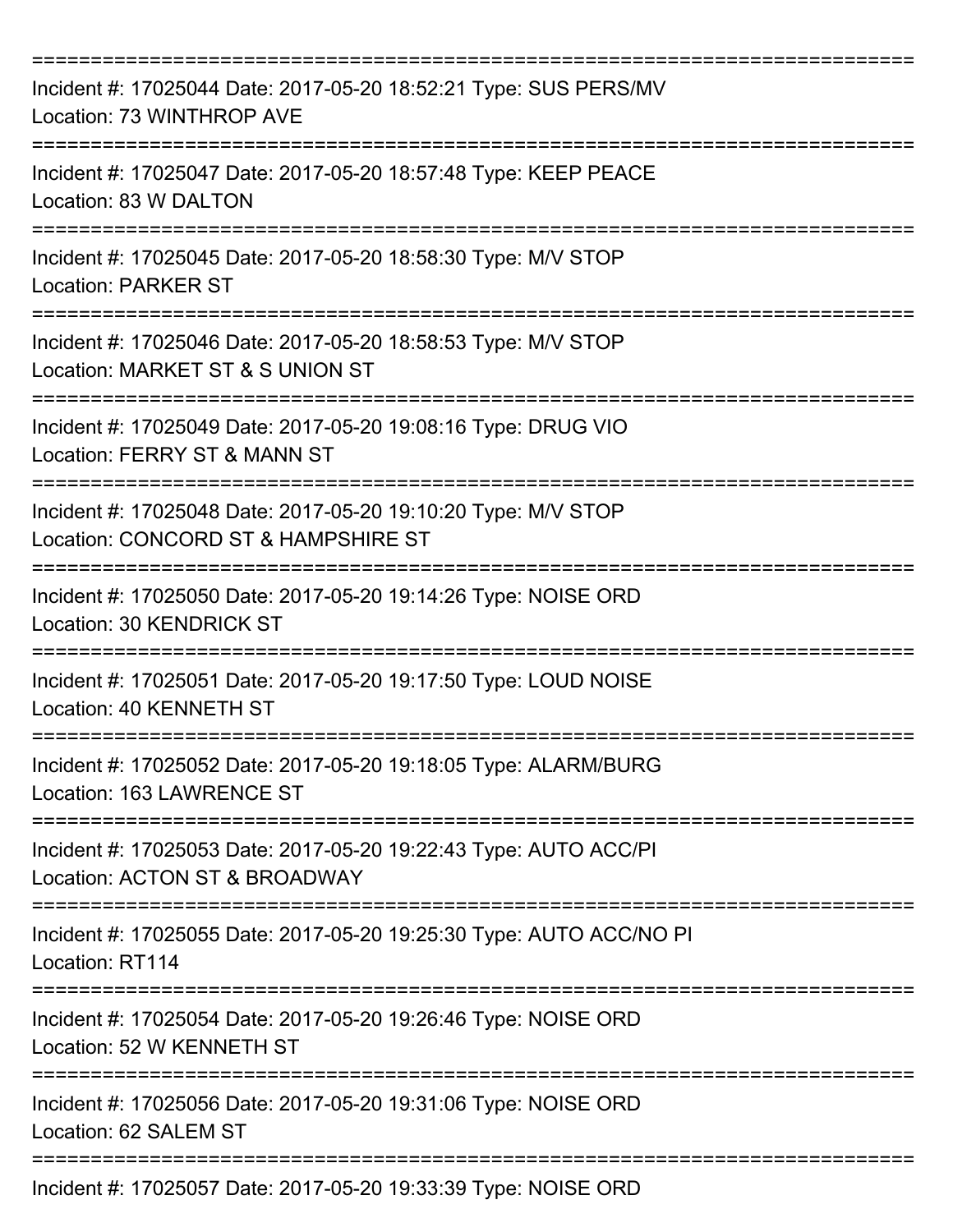| Incident #: 17025058 Date: 2017-05-20 19:41:23 Type: HIT & RUN M/V<br>Location: 415 S BROADWAY            |
|-----------------------------------------------------------------------------------------------------------|
| Incident #: 17025059 Date: 2017-05-20 19:51:03 Type: STOL/MV/PAS<br>Location: 65 JAMAICA ST               |
| Incident #: 17025060 Date: 2017-05-20 19:55:44 Type: MEDIC SUPPORT<br>Location: GRANVILLE ST & S BROADWAY |
| Incident #: 17025061 Date: 2017-05-20 20:01:25 Type: NOISE ORD<br>Location: 38 AMHERST ST                 |
| Incident #: 17025062 Date: 2017-05-20 20:07:27 Type: ASSSIT OTHER PD<br>Location: 661 ESSEX ST #610       |
| Incident #: 17025063 Date: 2017-05-20 20:10:11 Type: NOISE ORD<br>Location: 55 COLUMBUS AV                |
| Incident #: 17025064 Date: 2017-05-20 20:12:44 Type: LOUD NOISE<br>Location: 47 W KENNETH ST<br>========= |
| Incident #: 17025065 Date: 2017-05-20 20:20:37 Type: DOMESTIC/PROG<br>Location: 204 FARNHAM ST            |
| Incident #: 17025066 Date: 2017-05-20 20:40:19 Type: M/V STOP<br>Location: ANDOVER ST & PARKER ST         |
| Incident #: 17025067 Date: 2017-05-20 20:41:21 Type: MV/BLOCKING<br>Location: 40 BELMONT ST               |
| Incident #: 17025068 Date: 2017-05-20 20:42:58 Type: M/V STOP<br>Location: PARKER & ANDOVER               |
| Incident #: 17025069 Date: 2017-05-20 20:53:40 Type: LOUD NOISE<br>Location: MALAYA'S / 2 NEWBURY ST      |
| Incident #: 17025070 Date: 2017-05-20 20:56:26 Type: M/V STOP<br><b>Location: SHAWSHEEN RD</b>            |
| Incident #: 17025071 Date: 2017-05-20 21:00:42 Type: M/V STOP                                             |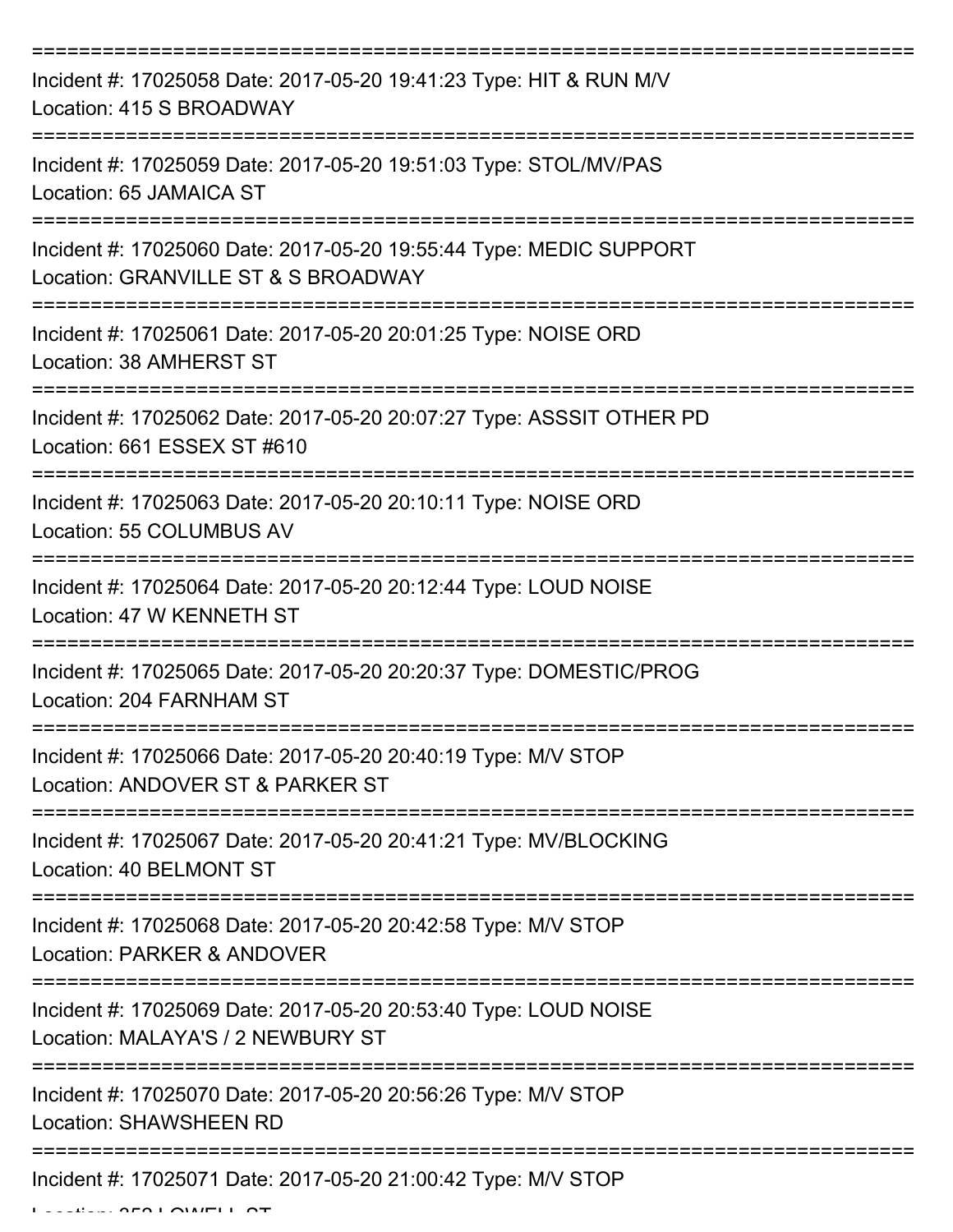| Incident #: 17025073 Date: 2017-05-20 21:04:57 Type: M/V STOP<br>Location: ESSEX ST & HAMPSHIRE ST                    |
|-----------------------------------------------------------------------------------------------------------------------|
| Incident #: 17025072 Date: 2017-05-20 21:06:21 Type: M/V STOP<br>Location: HAMPSHIRE ST & LOWELL ST                   |
| Incident #: 17025074 Date: 2017-05-20 21:07:11 Type: M/V STOP<br>Location: 44 MELVIN ST                               |
| Incident #: 17025075 Date: 2017-05-20 21:08:49 Type: A&B D/W PAST<br>Location: 69 MAY ST                              |
| Incident #: 17025076 Date: 2017-05-20 21:10:43 Type: NOISE ORD<br>Location: 25 MILTON ST                              |
| Incident #: 17025077 Date: 2017-05-20 21:12:40 Type: NOISE ORD<br>Location: 109 NEWTON ST                             |
| Incident #: 17025078 Date: 2017-05-20 21:14:25 Type: TRESPASSING<br>Location: AUTO ZONE / 380 BROADWAY                |
| Incident #: 17025079 Date: 2017-05-20 21:20:14 Type: NOISE ORD<br>Location: 15 OREGON AV                              |
| Incident #: 17025080 Date: 2017-05-20 21:21:17 Type: NOISE ORD<br>Location: 81 MARBLE AV                              |
| ======================<br>Incident #: 17025082 Date: 2017-05-20 21:26:50 Type: MISSING PERS<br>Location: 80 SUNRAY ST |
| Incident #: 17025081 Date: 2017-05-20 21:28:17 Type: NOISE ORD<br>Location: 13 DUCKETT AV                             |
| Incident #: 17025083 Date: 2017-05-20 21:32:00 Type: AUTO ACC/NO PI<br>Location: LAWRENCE ST & MARION AV              |
| Incident #: 17025084 Date: 2017-05-20 21:35:13 Type: DISTURBANCE<br>Location: 31 E DALTON ST                          |
| Incident #: 17025085 Date: 2017-05-20 21:39:02 Type: NOISE ORD                                                        |

Location: 215 DDOSDECT ST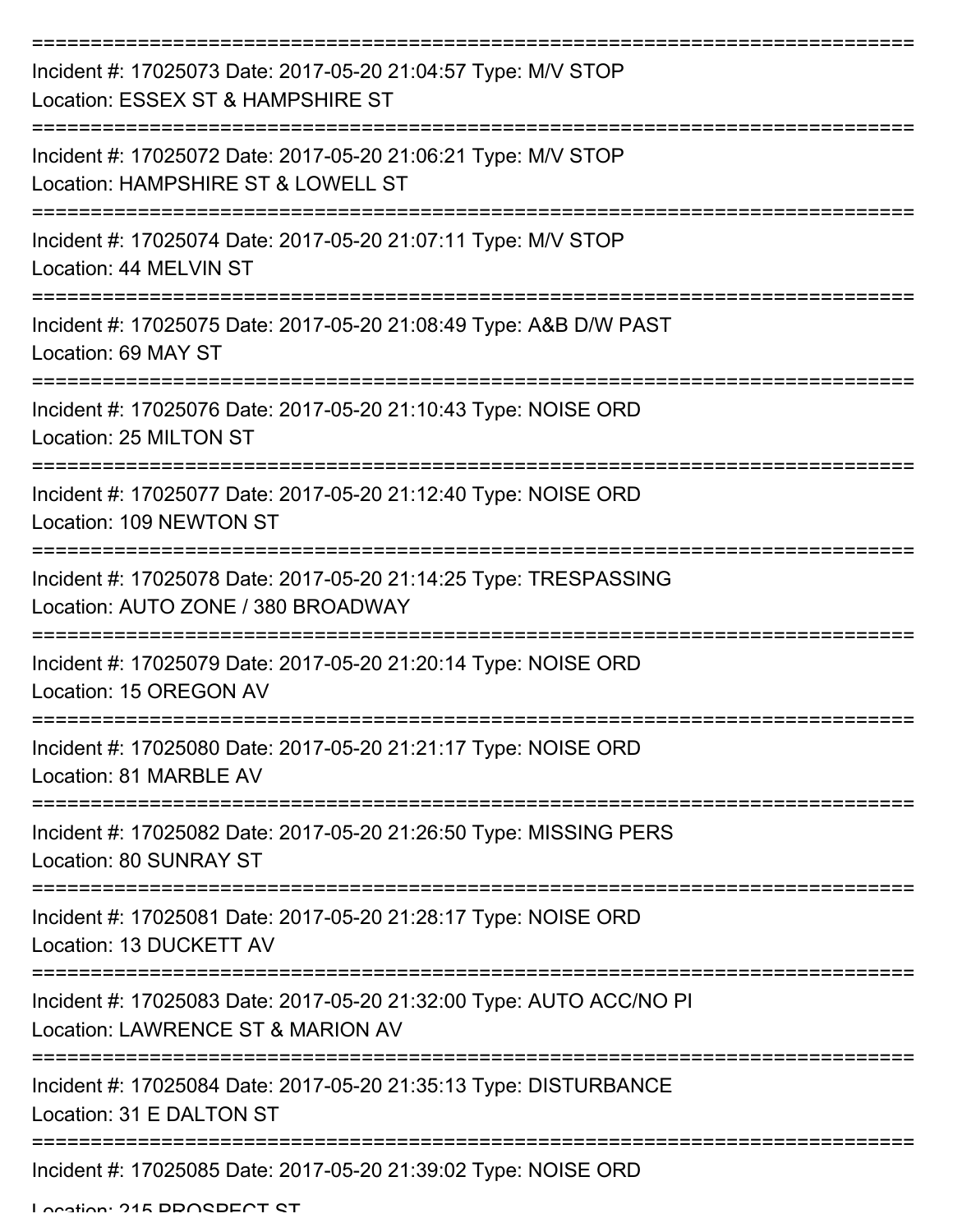| Incident #: 17025086 Date: 2017-05-20 22:00:36 Type: ALARM/BURG<br>Location: BRANCO THE FLORIST / 89 ESSEX ST |
|---------------------------------------------------------------------------------------------------------------|
| Incident #: 17025087 Date: 2017-05-20 22:02:24 Type: NOISE ORD<br>Location: AMES ST & OHIO AV                 |
| Incident #: 17025088 Date: 2017-05-20 22:04:37 Type: NOISE ORD<br>Location: ARLINGTON ST & WYMAN ST           |
| Incident #: 17025089 Date: 2017-05-20 22:11:34 Type: DOMESTIC/PROG<br>Location: 32 MARGIN ST                  |
| Incident #: 17025090 Date: 2017-05-20 22:23:31 Type: DISABLED MV<br>Location: TOW / S BROADWAY & SALEM ST     |
| Incident #: 17025091 Date: 2017-05-20 22:24:35 Type: GENERAL SERV<br>Location: TOW / S BROADWAY & SALEM ST    |
| Incident #: 17025092 Date: 2017-05-20 22:24:59 Type: M/V STOP<br>Location: COMMON ST & LAWRENCE ST            |
| Incident #: 17025093 Date: 2017-05-20 22:28:07 Type: NOISE ORD<br>Location: 110 LEROY AV                      |
| Incident #: 17025094 Date: 2017-05-20 22:29:05 Type: NOISE ORD<br>Location: 12 COLUMBUS AVE                   |
| Incident #: 17025096 Date: 2017-05-20 22:32:13 Type: SHOTS FIRED<br>Location: 49 SPRINGFIELD ST               |
| Incident #: 17025095 Date: 2017-05-20 22:32:43 Type: VIO CITY ORD<br>Location: 18 BERESFORD ST                |
| Incident #: 17025097 Date: 2017-05-20 22:35:25 Type: NOISE ORD<br>Location: BUTLER ST & MARGIN ST             |
| Incident #: 17025098 Date: 2017-05-20 22:41:25 Type: FIGHT<br>Location: 31 E DALTON                           |
| Incident #: 17025099 Date: 2017-05-20 22:45:08 Type: NOISE ORD<br>Location: 19 SHERIDAN ST                    |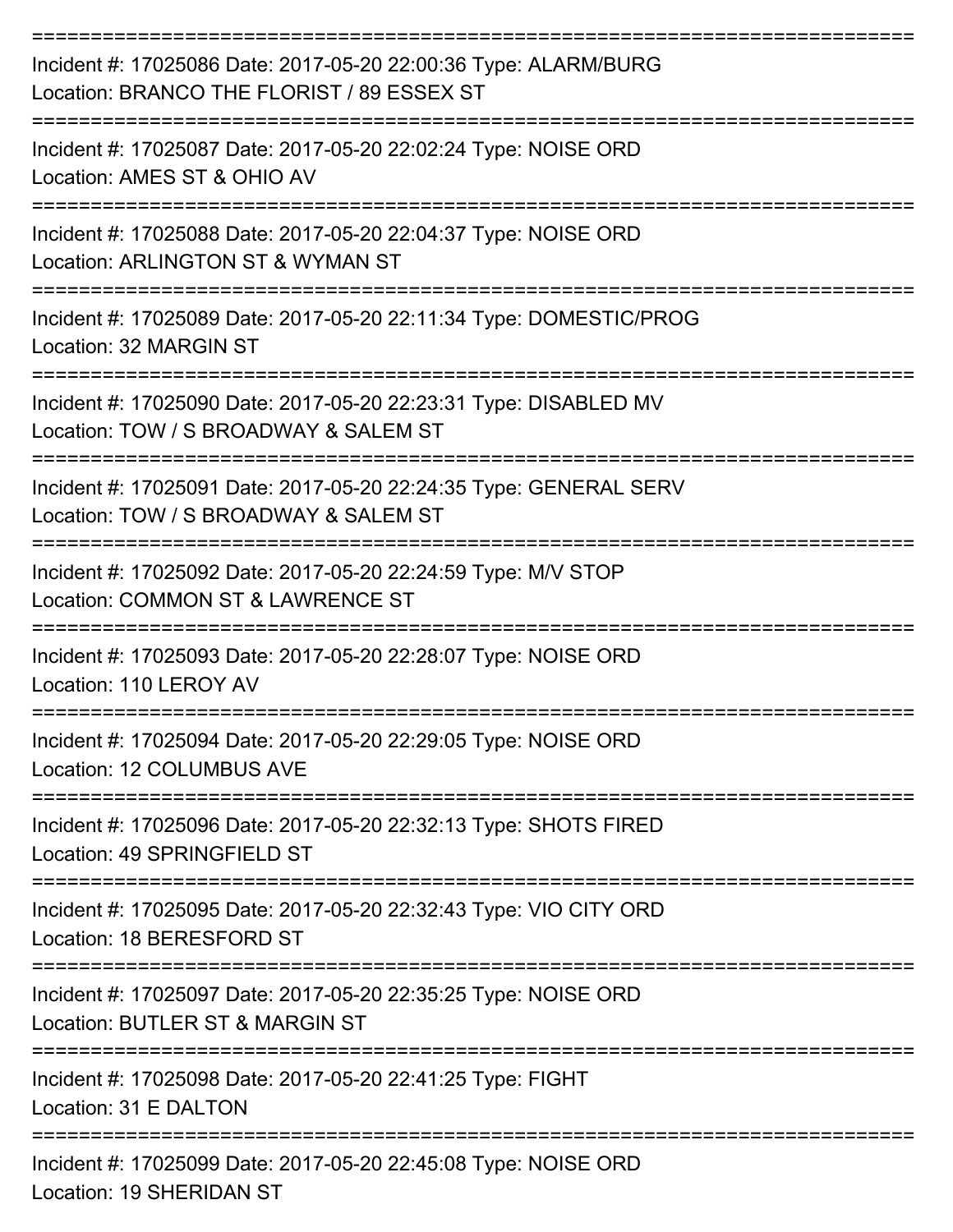| Incident #: 17025100 Date: 2017-05-20 22:54:43 Type: ALARM/BURG<br>Location: EL PATIO / 163 LAWRENCE ST                      |
|------------------------------------------------------------------------------------------------------------------------------|
| Incident #: 17025101 Date: 2017-05-20 23:02:37 Type: DISORDERLY<br>Location: 47 FERRY ST                                     |
| Incident #: 17025102 Date: 2017-05-20 23:15:59 Type: DISTURBANCE<br>Location: 206 HIGH ST                                    |
| Incident #: 17025103 Date: 2017-05-20 23:16:52 Type: NOISE ORD<br>Location: 198 ESSEX ST                                     |
| Incident #: 17025104 Date: 2017-05-20 23:24:38 Type: M/V STOP<br>Location: CLARKE ST & HIGH ST                               |
| Incident #: 17025106 Date: 2017-05-20 23:29:15 Type: NOISE ORD<br>Location: 55 MANN ST                                       |
| Incident #: 17025105 Date: 2017-05-20 23:29:40 Type: SHOTS FIRED<br><b>Location: NEWBURY ST</b>                              |
| Incident #: 17025107 Date: 2017-05-20 23:32:23 Type: EMERGENCY209A<br>Location: 1 GENERAL ST                                 |
| Incident #: 17025108 Date: 2017-05-20 23:34:02 Type: M/V STOP<br>Location: AVON ST & TRINITY ST                              |
| Incident #: 17025110 Date: 2017-05-20 23:35:10 Type: NOISE ORD<br>Location: 25 WENDELL ST FL 1                               |
| =========================<br>Incident #: 17025109 Date: 2017-05-20 23:35:45 Type: NOISE ORD<br>Location: 112 MARSTON ST #109 |
| Incident #: 17025111 Date: 2017-05-20 23:38:35 Type: NOISE ORD<br>Location: 193 HIGH ST                                      |
| Incident #: 17025112 Date: 2017-05-20 23:58:13 Type: NOISE ORD<br>Location: 99 TREMONT ST                                    |
|                                                                                                                              |